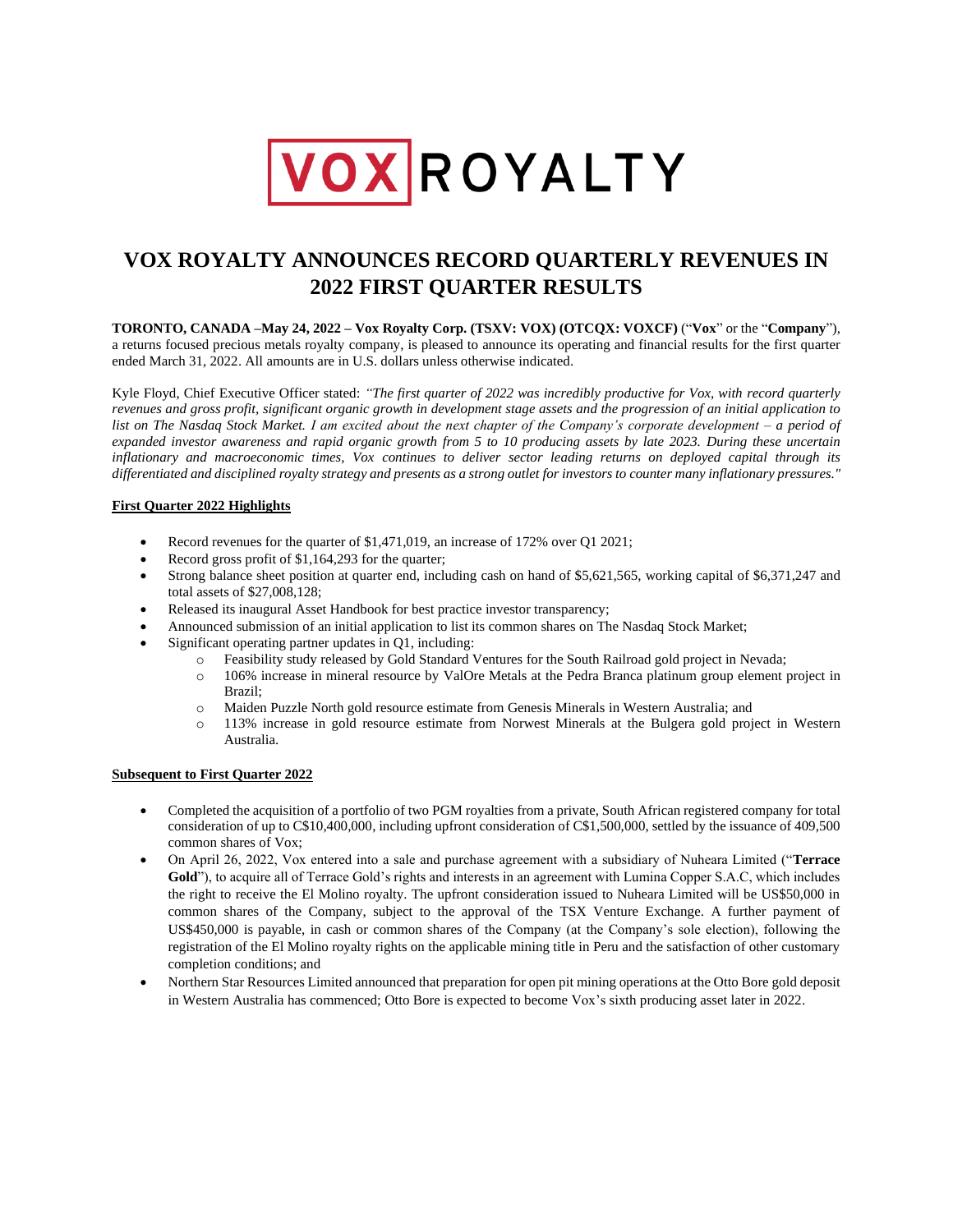#### **Summary of Quarterly Results**

|                                          | Three months ended |            |
|------------------------------------------|--------------------|------------|
|                                          | March 31,          | March 31,  |
|                                          | 2022               | 2021       |
|                                          | \$                 | \$         |
| Statement of loss and comprehensive loss |                    |            |
| Revenues                                 | 1,471,019          | 539,980    |
| Gross profit                             | 1,164,293          | 479,271    |
| Net loss                                 | (240,392)          | (617, 417) |
| Net loss per share                       | (0.01)             | (0.02)     |

For complete details, please refer to the Unaudited Condensed Interim Consolidated Financial Statements for the three months ended March 31, 2022 and 2021 and associated Management Discussion and Analysis for the three moths ended March 31, 2022, available on SEDAR [\(www.sedar.com\)](http://www.sedar.com/) or on Vox's website [\(www.voxroyalty.com\)](http://www.voxroyalty.com/).

#### **Qualified Person**

Timothy J. Strong, MIMMM, of Kangari Consulting LLC and a "Qualified Person" under NI 43-101, has reviewed and approved the scientific and technical disclosure contained in this press release.

#### **About Vox**

Vox is a returns focused precious metals royalty company with a portfolio of over 50 royalties and streams spanning eight jurisdictions. The Company was established in 2014 and has since built unique intellectual property, a technically focused transactional team and a global sourcing network which has allowed Vox to target the highest risk-adjusted returns in the mining royalty sector. Since the beginning of 2020, Vox has announced over 20 separate transactions to acquire over 45 royalties.

Further information on Vox can be found at [www.voxroyalty.com.](http://www.voxroyalty.com/)

For further information contact:

| Kyle Floyd                     | Pascal Attard           |
|--------------------------------|-------------------------|
| <b>Chief Executive Officer</b> | Chief Financial Officer |
| info@voxrovalty.com            | pascal@voxroyalty.com   |
| $+1-345-815-3939$              | $+1-345-815-3939$       |

#### **Cautionary Note Regarding Forward Looking Information**

*This press release contains certain forward-looking statements. Any statements that express or involve discussions with respect to predictions, expectations, beliefs, plans, projections, objectives, assumptions or future events or performance (often, but not always, using words or phrases such as "expects" or "does not expect", "is expected", "anticipates" or "does not anticipate" "plans", "estimates" or "intends" or stating that certain actions, events or results " may", "could", "would", "might" or "will" be taken, occur or be achieved) are not statements of historical fact and may be "forward-looking statements". Forward-looking statements are subject to a variety of risks and uncertainties which could cause actual events or results to materially differ from those reflected in the forward-looking statements.*

*The forward-looking statements and information in this press release include, but are not limited to Vox's anticipated outlook for the fiscal 2022 year, completion of certain anticipated milestones, transactions and developments by the operators of certain underlying projects and mines in respect of Vox's royalty and stream portfolio, anticipated future cash flows, future financial reporting by Vox, the receipt of payments from Vox's mining royalty portfolio, the completion of mine construction, production and expansion under construction phases at the mines or properties that Vox holds an interests in, and the potential listing of Vox's common shares on The Nasdaq Stock Market and prior registration with the U.S. Securities and Exchange Commission in connection therewith.*

*Forward-looking statements and information are based on forecasts of future results, estimates of amounts not yet determinable and assumptions that, while believed by management to be reasonable, are inherently subject to significant business, economic and competitive uncertainties and contingencies. Forward-looking statements and information are subject to various known and unknown risks and uncertainties, many of which are beyond the ability of Vox to control or predict, that may cause Vox's actual results, performance or achievements to be materially different from those expressed or implied thereby, and are developed based on assumptions about such risks, uncertainties and other factors set out herein, including but not limited to: the requirement for regulatory approvals and third party consents, the impact of general business and economic conditions, the absence of control over the mining operations from which Vox will receive royalties, including risks related to international operations, government*